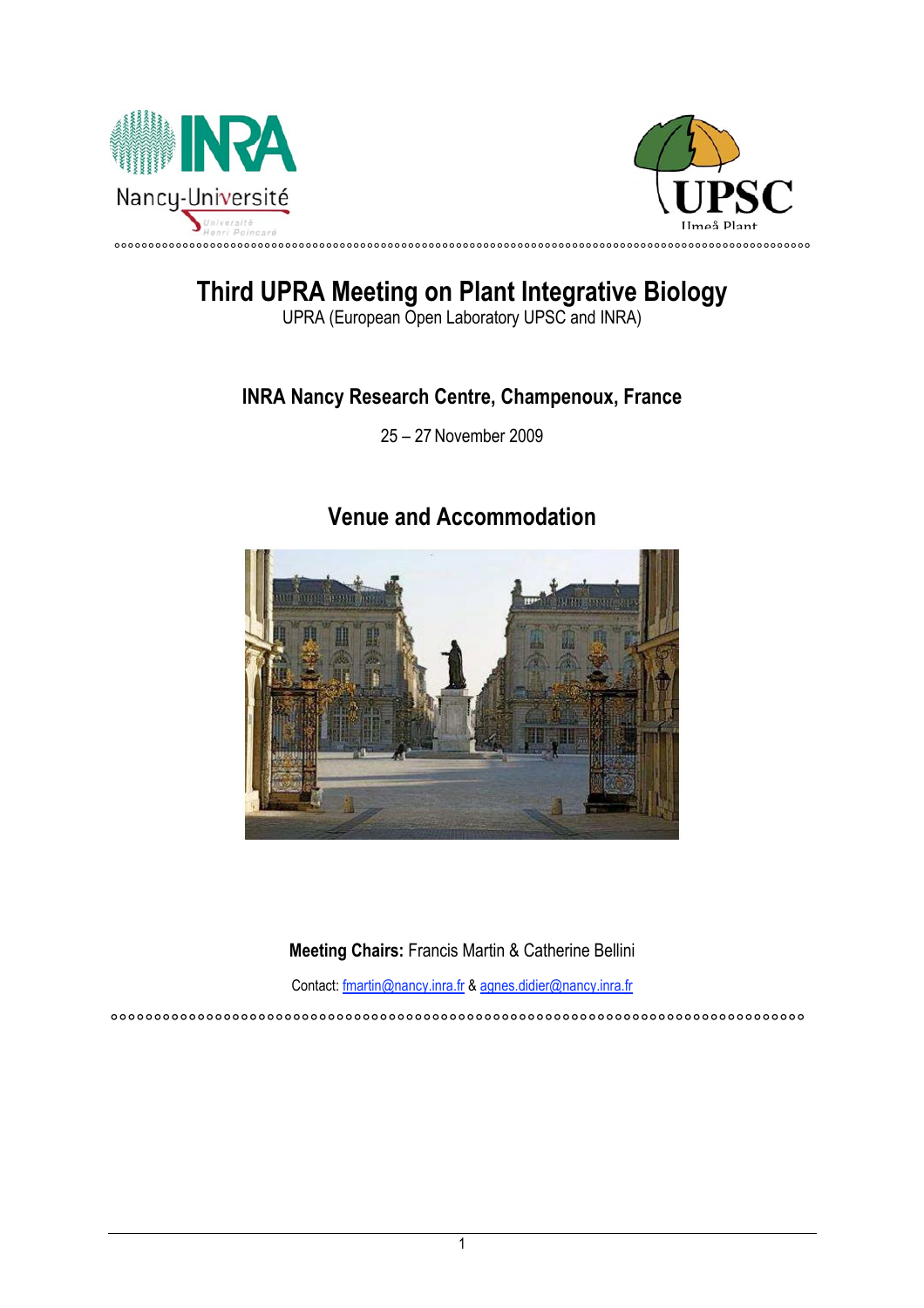# **VENUE**

The meeting will be held at the **INRA Nancy Centre** (Route de l'Arboretum, 54280 Champenoux), located 15 km from the Nancy City centre.



---

**GETTING HERE**

#### **1. Directions from Paris**

**Paris, Roissy-Charles de Gaulle (CDG) Airport**

From CDG, you have two options:

- At CDG airport, go to the TGV railway station (terminal 2) and take the TGV until the TGV Lorraine station (in Louvigny) (~ 90 min). This railway station is at 37 km from Nancy City centre.
- From there, take the bus shuttle to join the Nancy main railway station (which is located in the city centre). The shuttle departs a few minutes after a TGV arrival (see Annexe: Timetable: shuttles TGV Lorraine railway station to Nancy downtown).
- The **Mercure Stanislas hotel** is at walking distance from the railway station (~10 min) (see Map below).

OR

- From CDG airport Terminals 1 or 2, take 'RER B' train until '*Gare du Nord*' (about 35 minutes)
- Catch the underground metro line 4 (towards *Porte d'Orleans*)
- Get off at the '*Gare de l'Est*' railway station (about 3 minutes)
- *(Another option: Walking from 'Gare du Nord' to 'Gare de l'Est' takes about 10 min)*
- Take the TGV to Nancy (about 1h30). TGV *run to Nancy Central Station* every hour*.*
- The **Mercure Stanislas hotel** is at walking distance (10 min)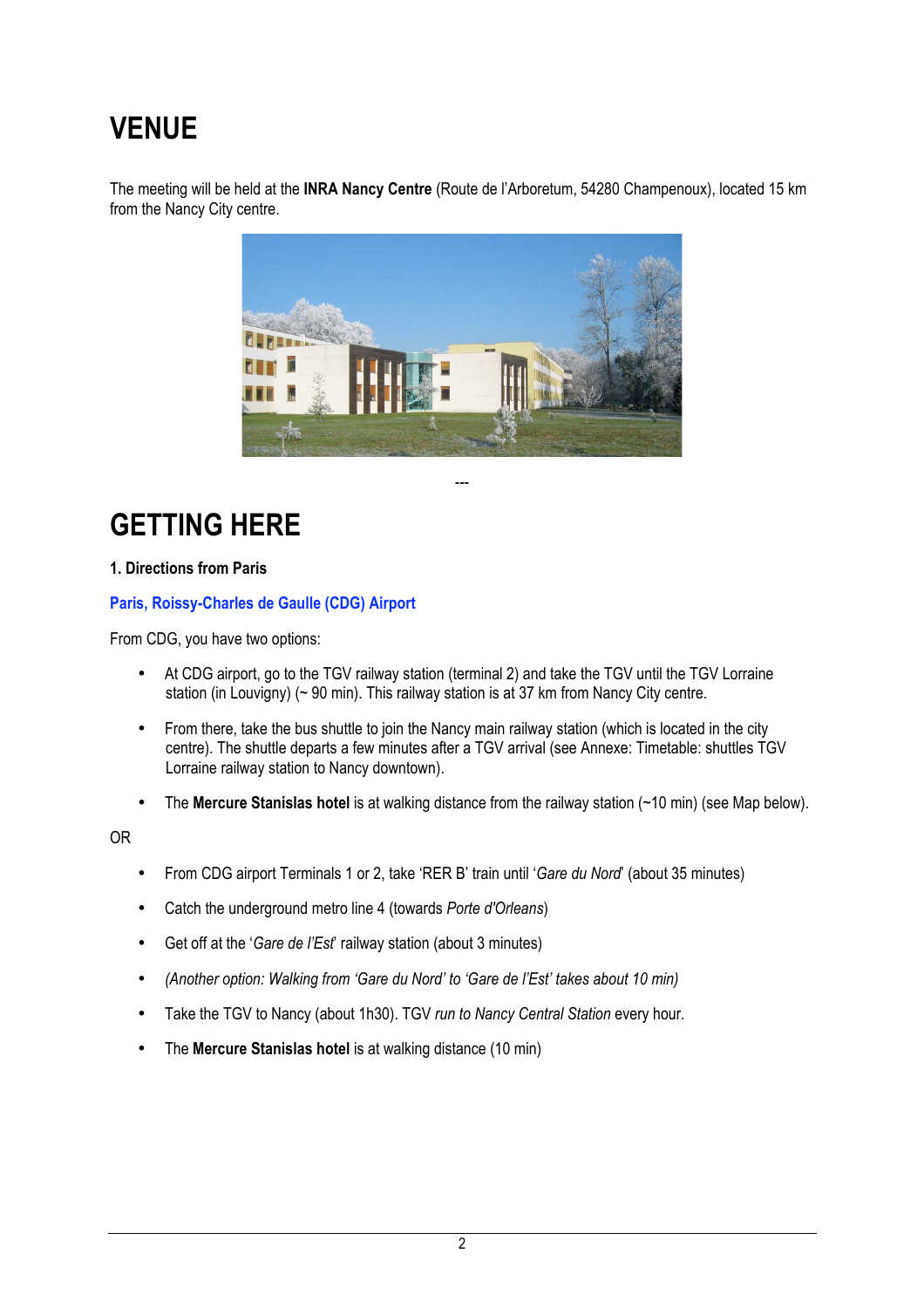### **Paris Orly Airport**

You should:

- Take the Orly Val automated train to '*Antony'* RER B station (8 minutes)
- ·Catch the RER B direction "*Aéroport Charles de Gaulle*", get off at '*Gare du Nord*' station (about 35 minutes)
- Catch the underground **metro line 4** (towards Porte d'Orleans) to Gare de l'Est (about 3 minutes)
- Take the TGV to Nancy (about 1h30)
- The **Mercure Stanislas hotel** is at walking distance (10 min)

Additional information is available on the website of the Parisian Subway authority: http://www.ratp.fr For more Information regarding TGV timetable: http://www.tgv-europe.com/index.html

**2. Directions from Luxembourg** (located 120 kms North of Nancy)

**From Luxembourg Airport** (http://www.aeroport.public.lu/en/index.html)

- In the front of the Airport Exit, take the bus n°9 towards Luxembourg main railway station (Gare Centrale) (bus every 15 minutes - duration: ~ 30 minutes)
- At Luxembourg Gare Centrale take the train to Nancy railway station (~90 min).
- The **Mercure Stanislas hotel** is at walking distance (10 min)

#### OR

Rent a car. Nancy is located 120 kms south of Luxembourg City (1h45 by the motorway).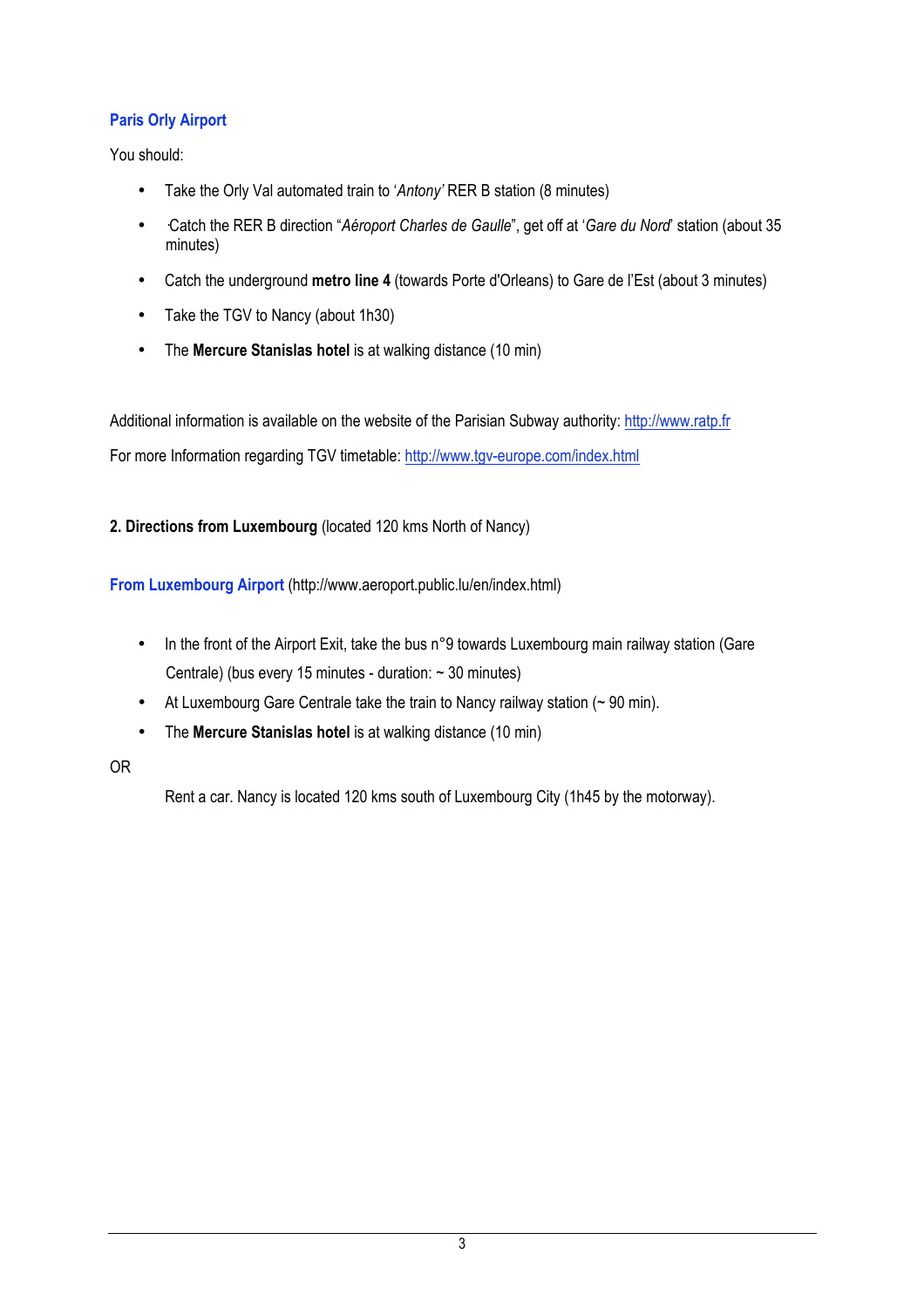### **To reach the INRA Centre in Champenoux**

Each morning (Wednesday, Thursday and Friday) there will be a bus from the hotel Mercure Stanislas to INRA. The Bus will also run on Wednesday and Thursday evening, and Friday afternoon (at 14h00). Please note, if you want to reach the INRA by yourself from the Hotel Mercure Stanislas, this is possible but it will take about 45 minutes by using the regular public bus. Please see below maps which may be helpful to you.

Go to the **« Place de la République** » (2 minutes walk) and take the bus towards« **Château Salins** », get off at the **INRA centre** stop.

#### **From Place de la République to INRA centre :**

- · Departure at 07h40 Arrival at 8h12
- · Departure at 8h30 Arrival at 9h01

### **From INRA centre to Place de la République (Nancy):**

- · Departure at 16h38 Arrival at 17h12
- · Departure at 18h05 Arrival at 18h33

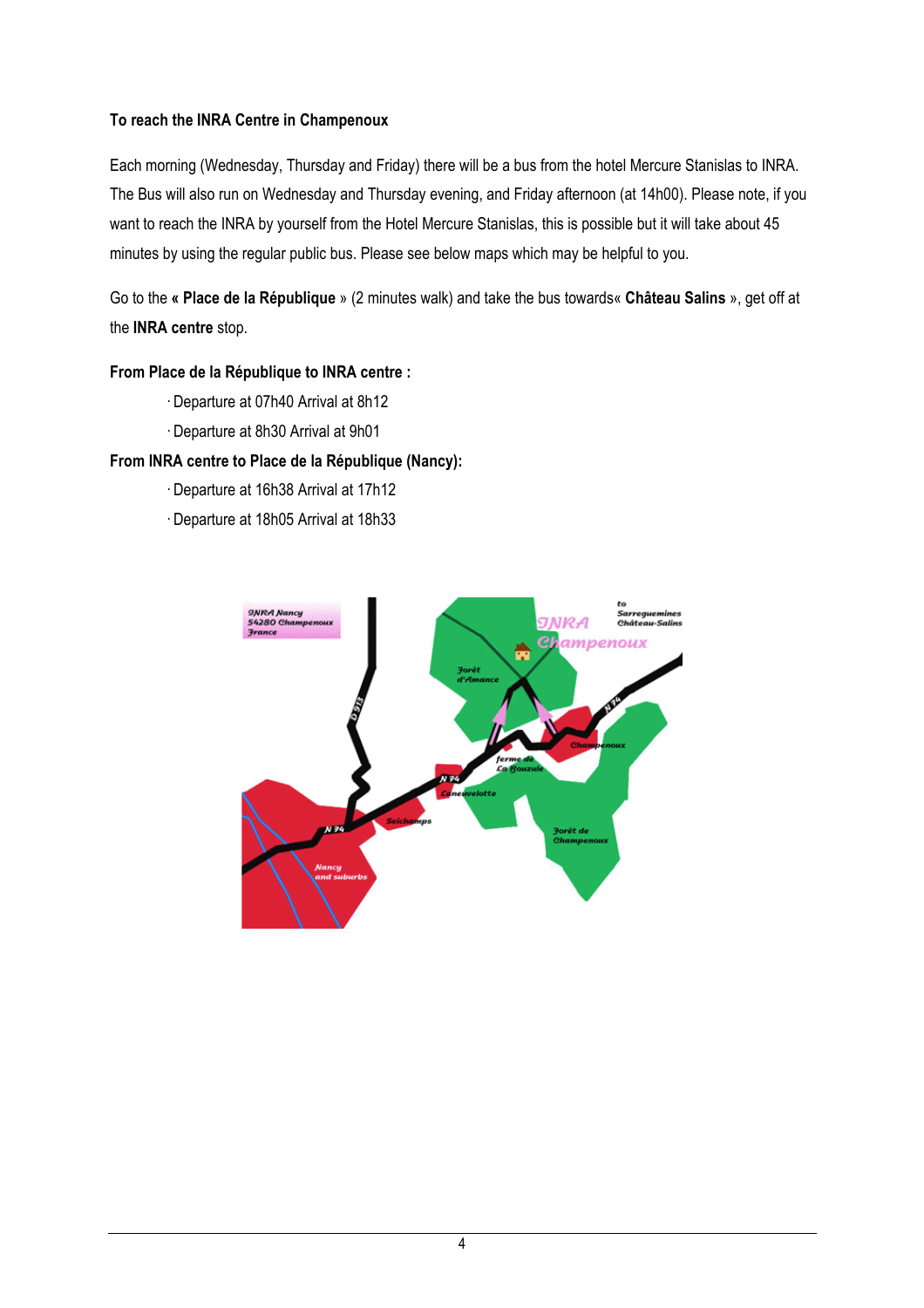# **Accomodation**

Accommodation has been arranged in the following hotels, all located nearby the Nancy train station (see Map).

**Mercure Nancy Centre Stanislas** 5 rue des Carmes, 54000 Nancy Phone**: (+33)3/83309260** Fax**: (+33)3/83309292** @**: H1068@accor.com**

**Hotel Best Western Hotel Crystal** 5 Rue Chanzy, 54000 Nancy Phone: +33 3 83 17 54 00 Fax: +33 3 83 17 54 30 @: hotelcrystal.nancy@wanadoo.fr **http://www.bestwestern-hotel-crystal.com**

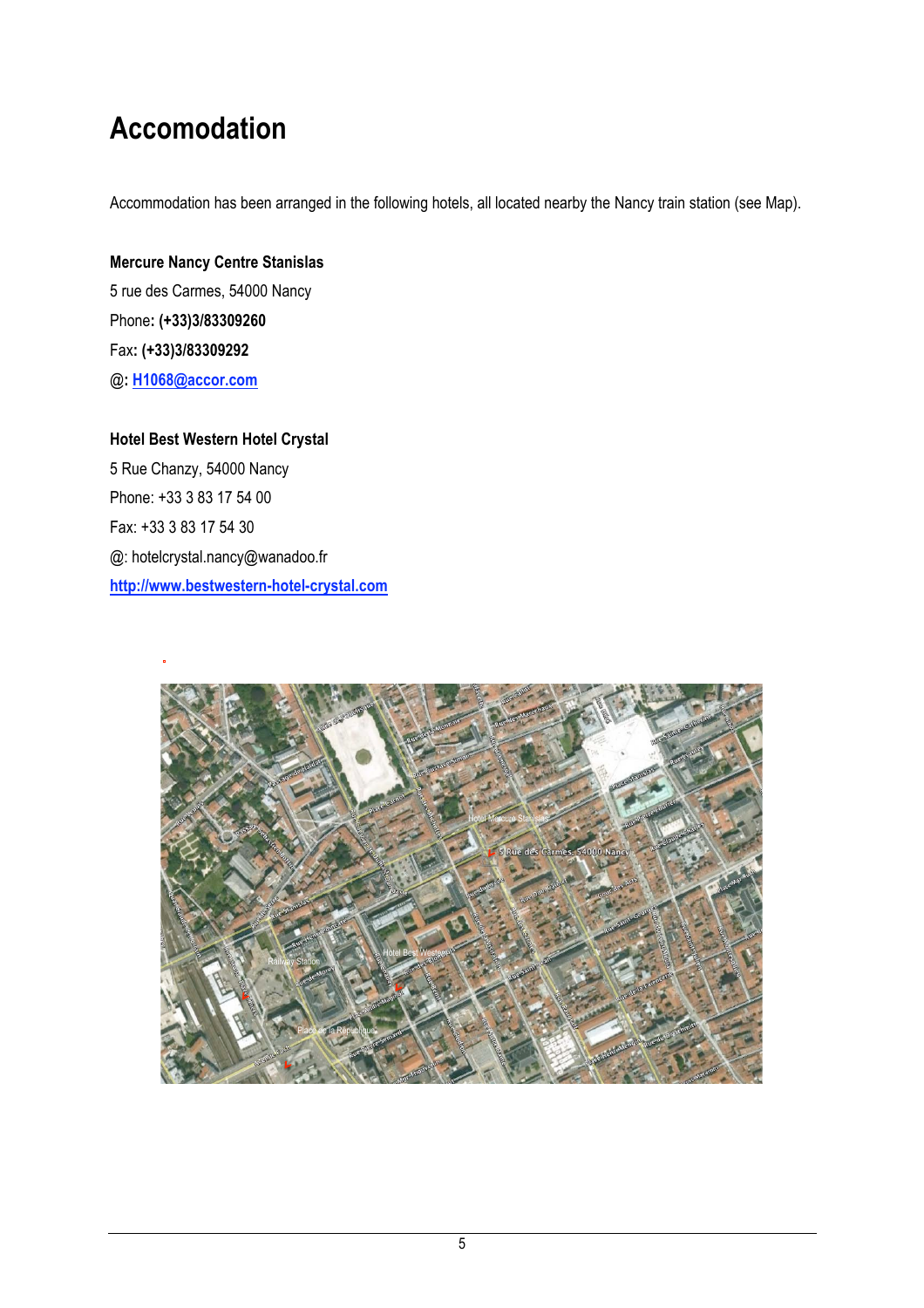# **Social Event**

The social event on November 16<sup>th</sup> at 19:30 will be held in the Nancy city centre at the restaurant 'Le Cap Marine' (www.restaurant-**capmarine**.com*) -* 60, Rue Stanislas, 54000 Nancy (03 83 37 05 03).